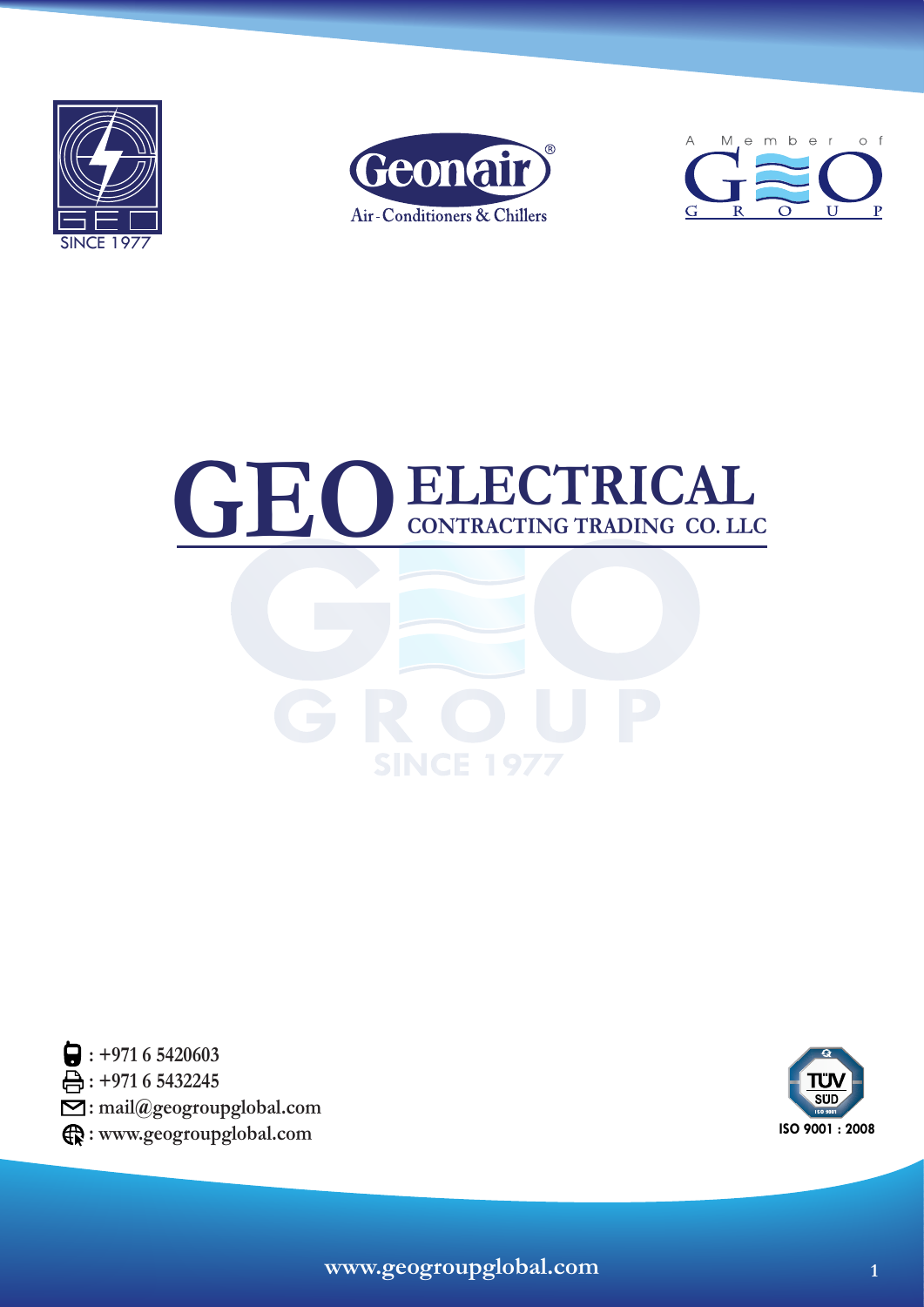# **OUR MISSION**

*"To build the most dynamic, profitable and reputable conglomerate in the gulf by delivering outstanding service and value to clients and also to fulfill the group's social responsibility by supporting and participating in community service humanitarian work"*

# **OUR VISION**

*"GEO products will strive to be best-in class as a distributor of quality products and service"*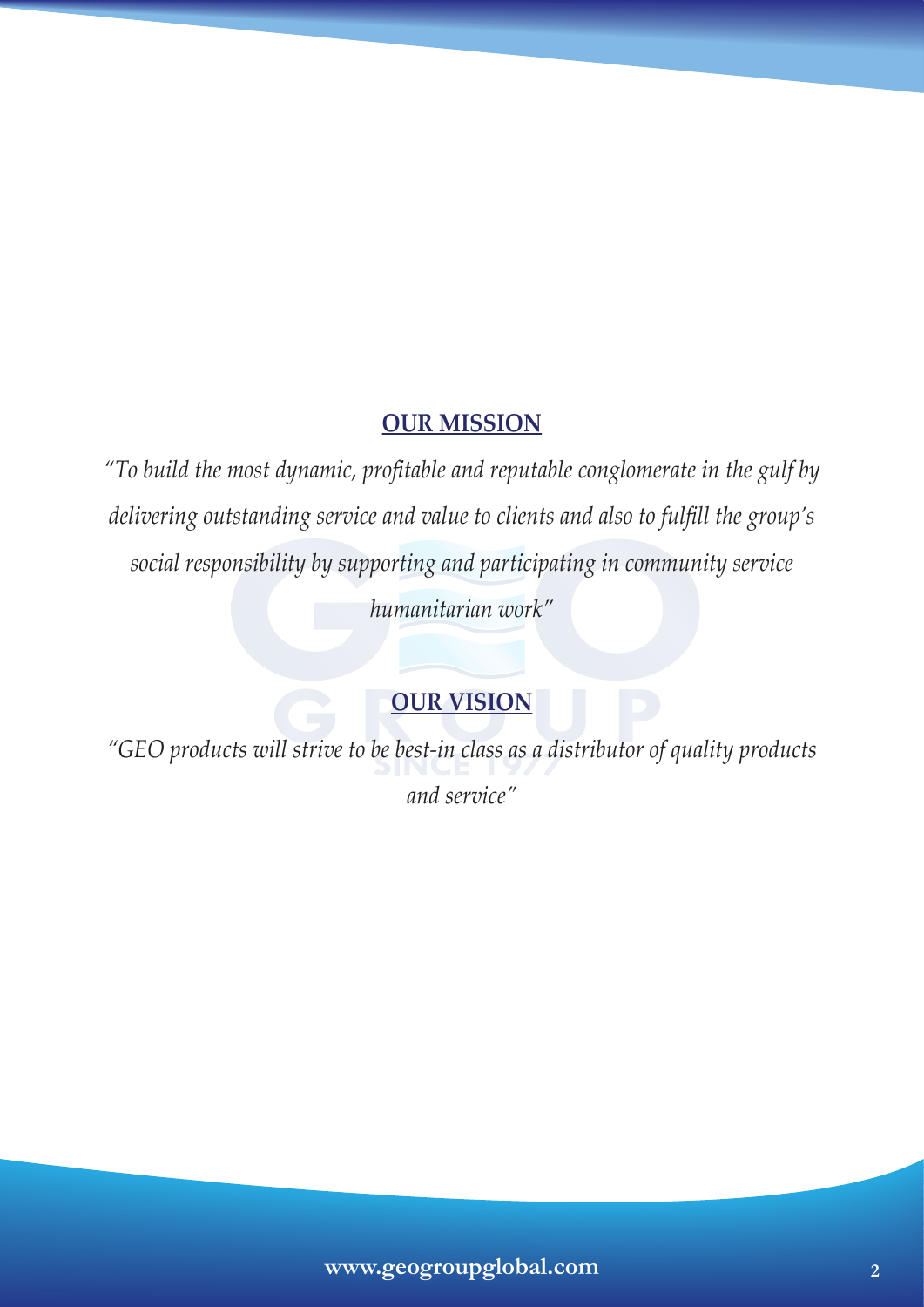# *Company Portfolio*

 *In 1977 the Geo Group made its first ripple in Sharjah a pioneering effort, GEO Electricals, Contracting and Trading Company Limited engaged in specialty refrigeration, air-conditioning and other allied activities. We take pride in being associated with several landmark projects through supply of superior products and highly skilled manpower resources. By exploring new horizons, now diversified into various*  business ventures, spread across four countries Geo Group know that none of this would have been possible if it *were not for the bounty of this country and encouragement from the government.* 

 *A true visionary, Mr. George V. Nereaparamban, our CMD started Geo Electricals Trading and Contracting Company in the year 1976 in Sharjah, United Arab Emirates. With his dynamism and business acumen he further expanded his Company by setting up an Air-Conditioning Unit. His phenomenal achievements extended far beyond Gulf and India. Behind this dynamic person is a man with a humanitarian heart who deeply cares for the needy. He has immensely contributed to innumerable social causes and projects, expanding the company's Corporate Social Responsibilities (CSR). Mr. George has shown the world that impossible is possible through sheer hard work and dedication by making GEO what it is today.*

# *Geo is always committed to*

- *Continuing to deliver quality services and encourage quality in others.*
- *Seeking Continuous improvement and innovative policies, programs and services at competitive rate.*
- *Reach out to customers.*
- *Building good relations with its clients.*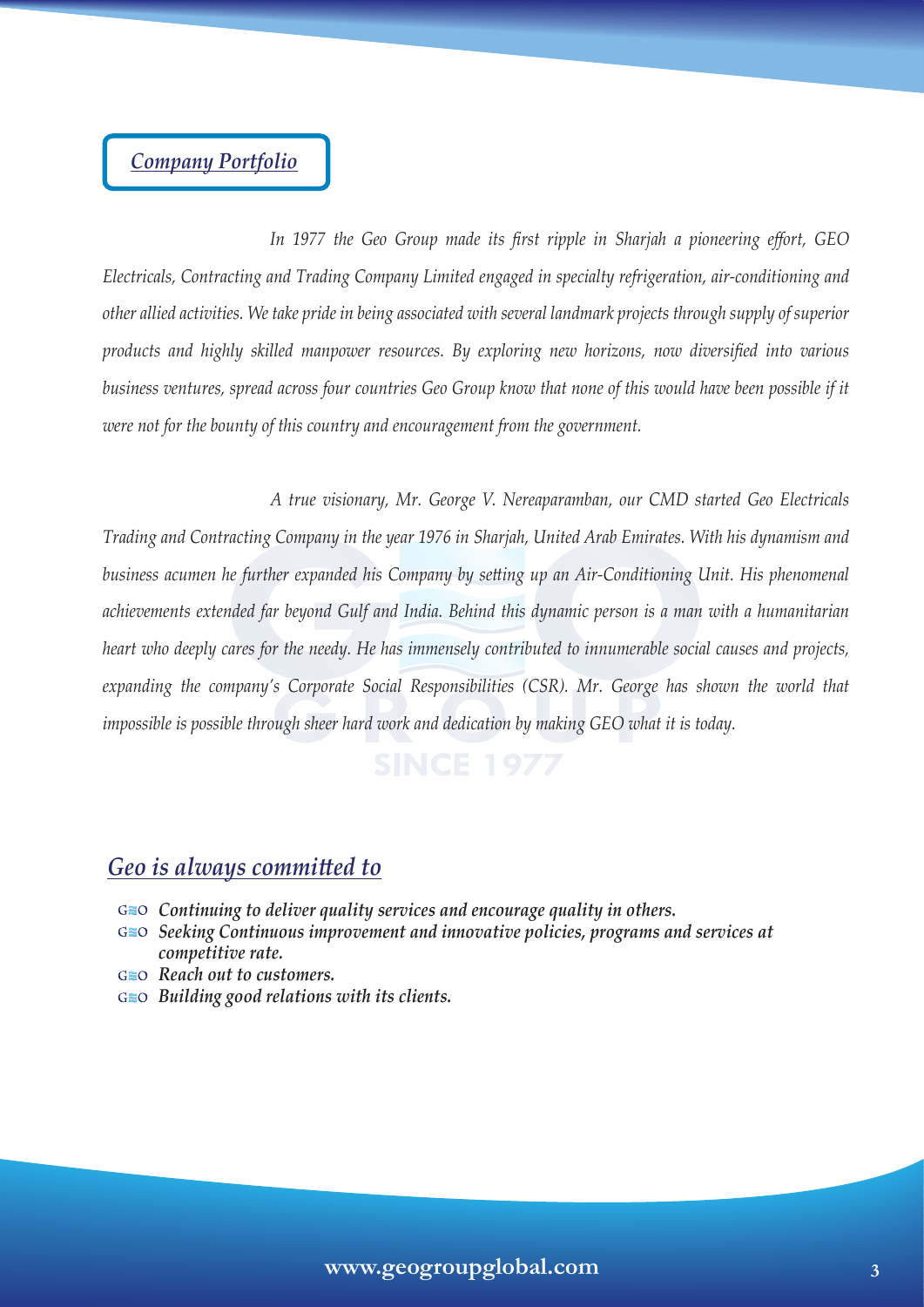# *ISO Certification*

 *We have been awarded the prestigious ISO 9001:2008 Certification which confirms that Geo conforms to the Quality Management Standard. We ensure that every solution delivered by us measures up to the highest possible international standards and our valued clients are once again assured that our company's efficient and audited processes will enable them to meet their quality commitment and address issues promptly.*

*The ISO certification is an enabled testimony of firm's commitment to continuous quality improvement, full proof risk management and complete customer satisfaction. Geo will continue to break new ground, bring greater values to clients and build enduring relationships with global leaders.*



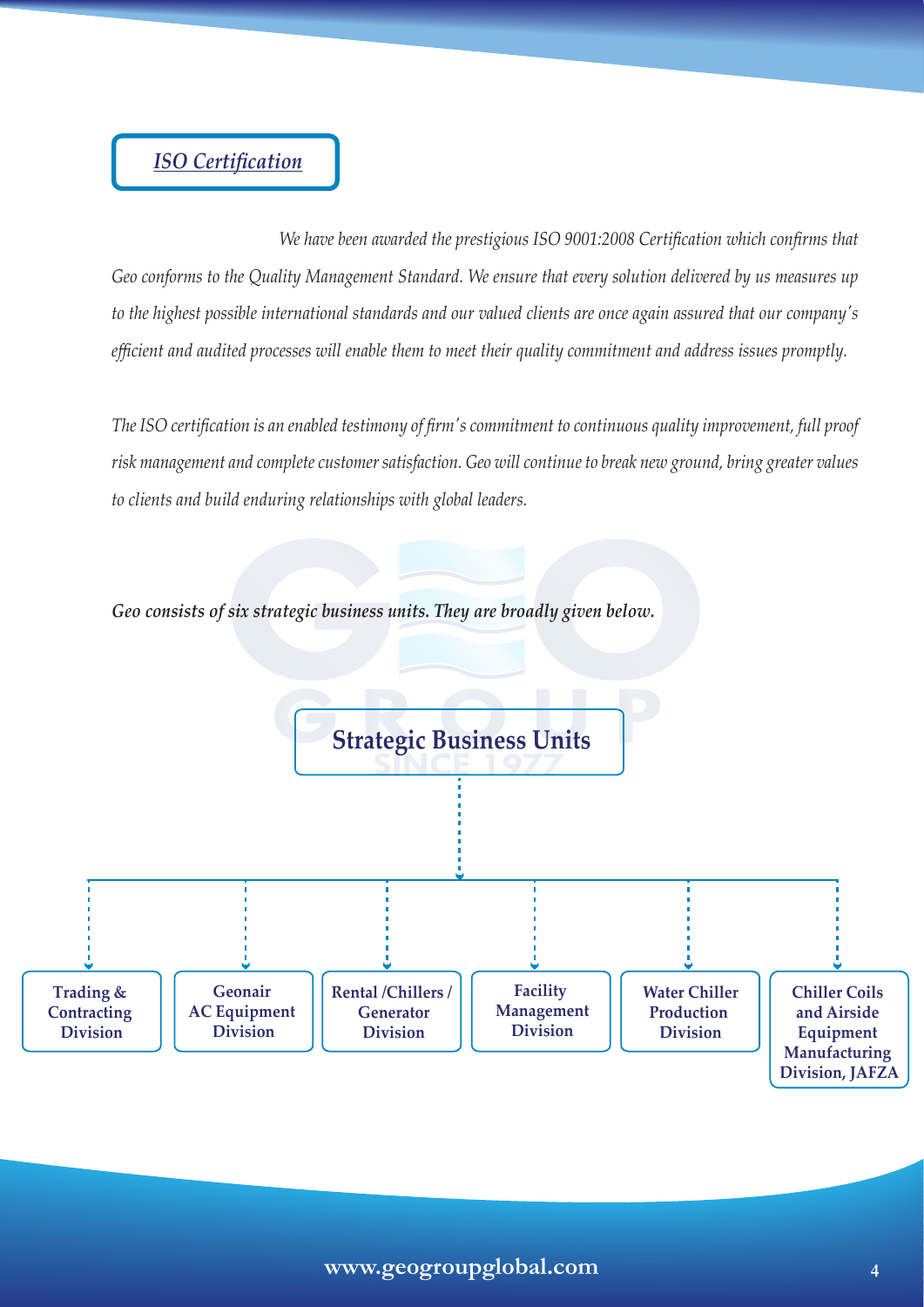# *Trading and Contracting Division*

*Geo's trading division has become synonymous with comprehensive support in quality recondition, air-conditioners and refrigeration and equipments throughout gulf regions. All the products come at premium quality that is regularly updated and are backed with warranties. The product range covers:*

# *Air-Condition & Refrigeration Units*

- *Water Chiller*
- *Package Units*
- *Split Units*
- *Chilled water Pumps*
- *Domestic Chillers.*
- *Compressors.*
- *Condensers.*
- *Dehumidifiers.*
- *Electrical fittings.*
- *Pump sets and motors.*
- *Copper pipes / Copper coil*
- *Concrete Mixers*
- *Vaccum pumps, on line fans and spare parts*





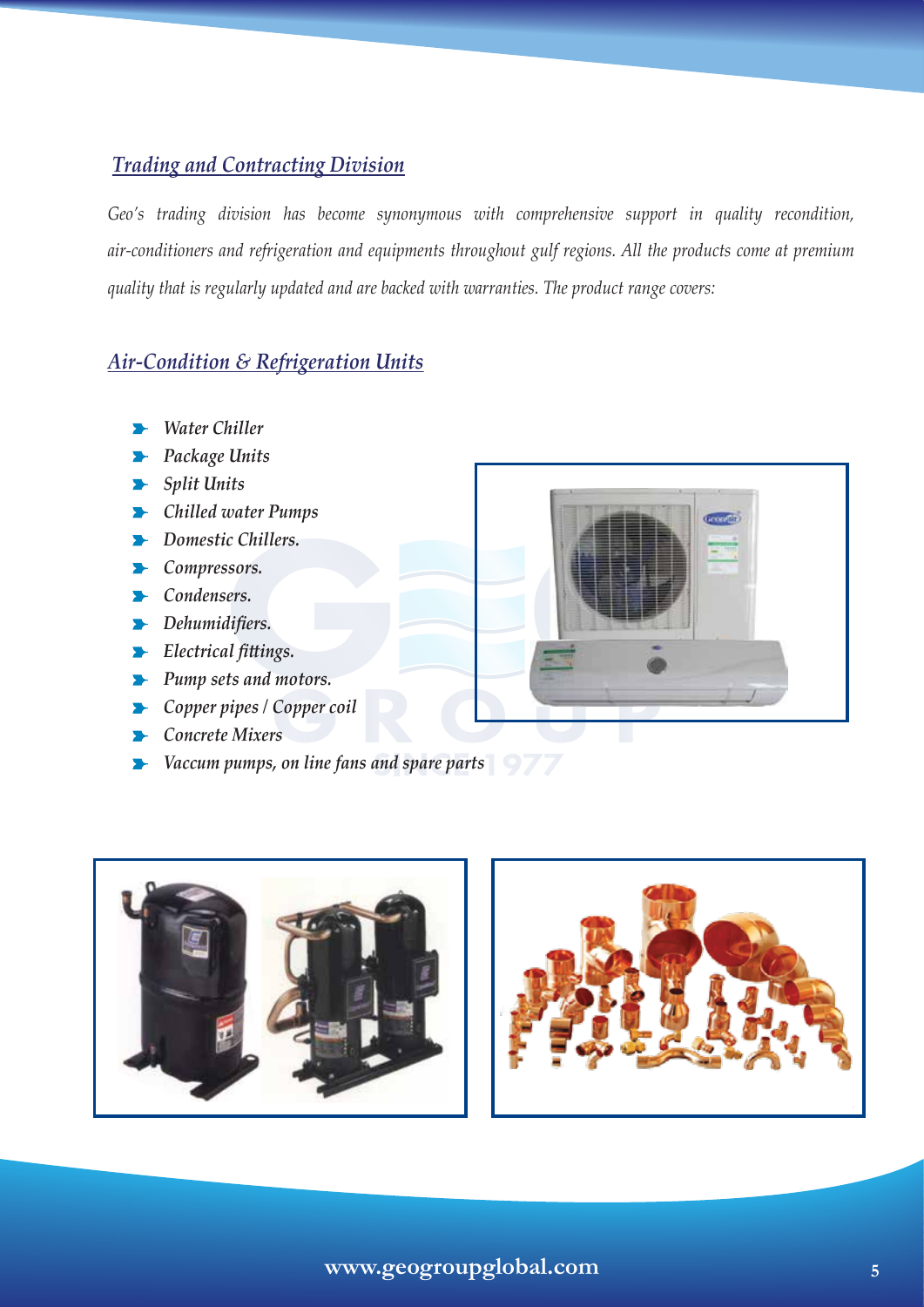## *Rental Division for Industrial Projects*

*Rental division caters to air conditioning and power generation systems. In air conditioning, Geo group offers complete range of products and service from domestic to industrial to district cooling solutions. They are able to take up projects on turn key basis and the Rental division is well equipped with latest equipments, qualified and trained staff, vehicles and necessary equipment. The product range includes:*

- *Chillers.*
- *Generators*
- *Freezer container*
- *Chillers for batching plants and plastic industries*
- *Process cooling systems*
- *Generators sets and lighting systems for remote areas*
- *Customized cooling systems for off shore projects, ships, and aircrafts in the hangar for maintenance, power plants and industrial premises.*
- *Mobile cranes*
- *Heavy duty Exhaust fans.*

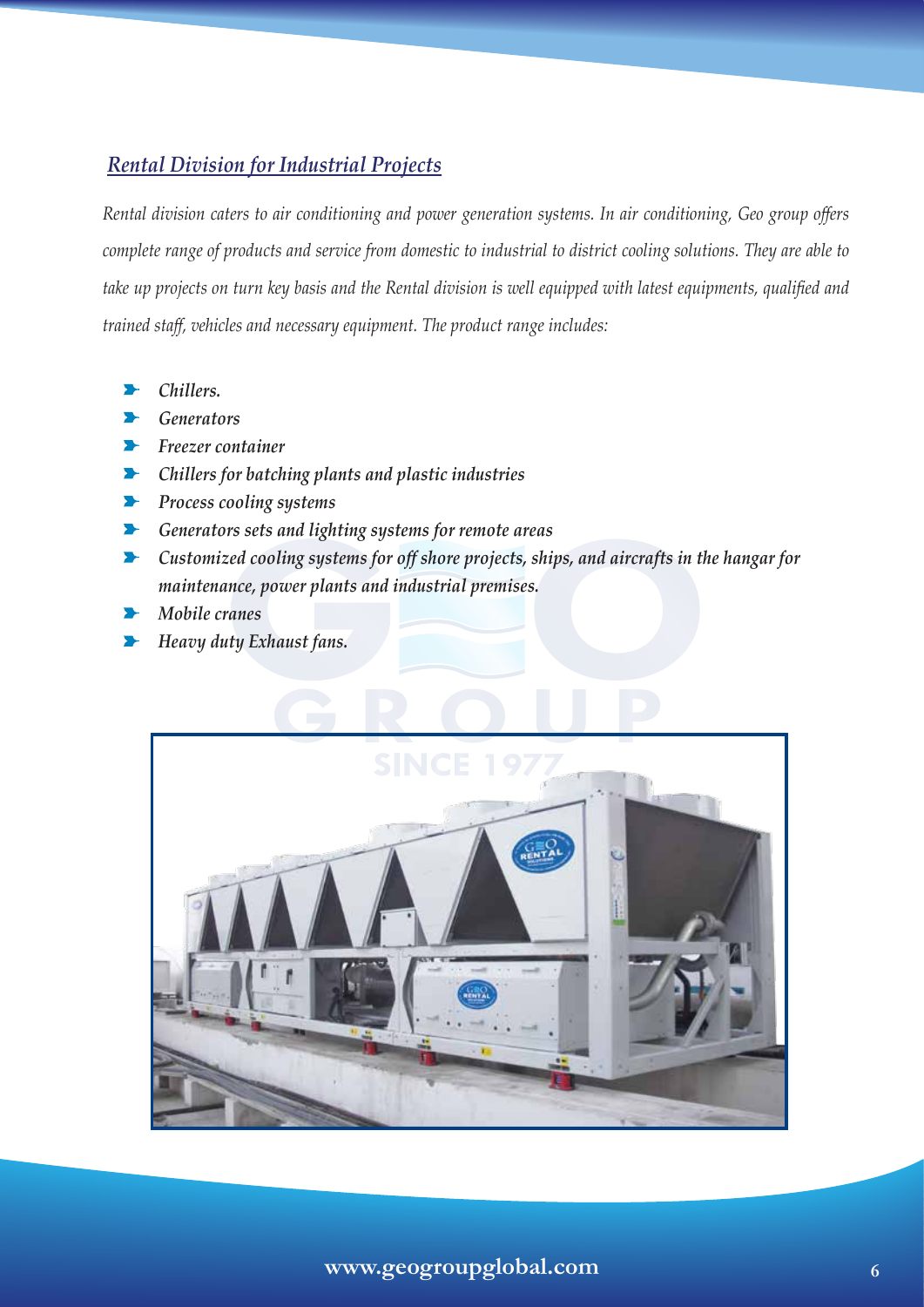## *Chiller / Generator Division*

*The tailor made specialty refrigeration comes with capacities starting from 1 TR so that the consumer gets exactly what he wants. The product range includes chillers for industrial cooling and process for manufacturing and batching plants, plastic factories, ice plants etc.*

## *Generator Division*

*We at GEO are fully equipped to cater to the power requirement of the clients. We are providing Generators of various capacities ranging from 2 KVA to 2200 KVA. These state of the art Generators are sourced directly from the manufacturers fitted with Perkins/Cummins Engines. Perkins/Cummins engines are well known for their quality and efficiency in operation. These Generators are offered for outright sale or hire for a shorter duration of one day to higher duration as per the requirement of the clients.* 

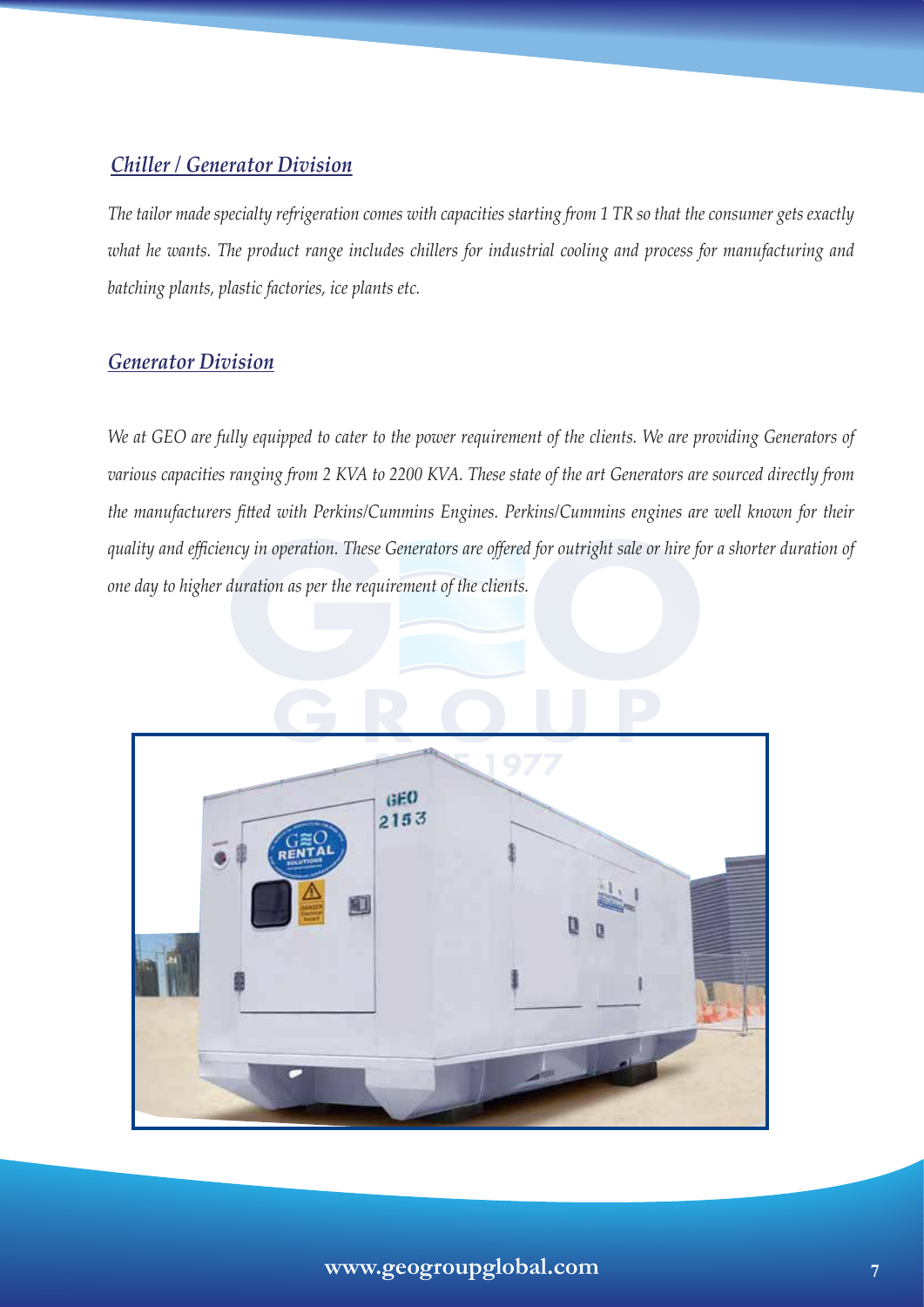## *Service and Maintenance Division*

*With ten's of thousand's of satisfied customers and decades of experience behind the company they have proudly standardized a linear approach to service and maintenance, resulting in delivery of quality services and lasting solutions. Round the clock service is provided with stand-by technicians for uninterrupted performance of equipments rented out. This department is also responsible for extending appropriate warranties to all the products.*

*The company is also known for their specialized AMC's (Annual Maintenance Contracts) for all equipment's. The service division is well organized with the support of a substantial fleet of vehicles to meet emergency requirements. To back the sales network, efficient and able management will be provided. Execution of any type of maintenance and service requirements will be made available round the clock, ensuring complete consumer satisfaction. Geo group realizes their moral responsibility to society, Geo group is a one stop solution for all weather conditioning requirements.*

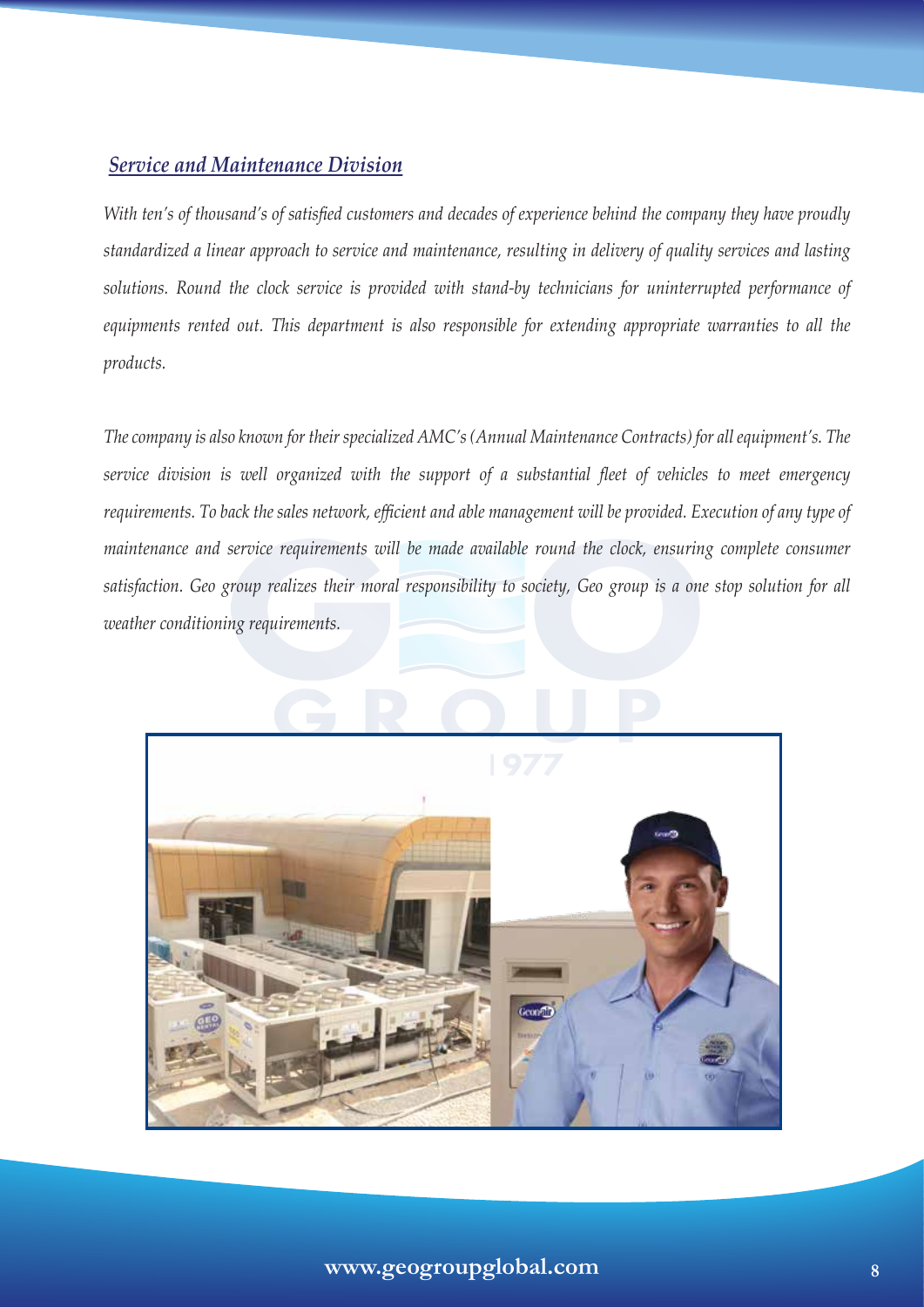# **Our Brand** '**Geonair**'

*The brand and the labor of love, "Geonair" is the result of long and intensive research into modern and up-to-date methods. Geonair" covers a wide range of air-conditioning and refrigeration products and is manufactured in Thailand under extreme quality control processes with ESMA standards. Over the years "Geonair" has come to stand for quality coupled with durability. Only certified fittings and fixtures of the finest quality are used in all geonair products. Geo electrical equipment establishment handles the retailing function of "Geonair" and the supplier of original spare parts. Geonair" products are available at competitive prices along with after sales services.*

## *Geonair Split air conditioners*

*Split air conditioners are cost effective choice to center air conditioning. They are typically more effective than wall or window air conditioner. Since the compressor sits outside, the mini split air conditioners are very quiet and efficient. All our Geonair units are having ESMA (Emirates Authority for Standardization & Metrology) rating, which has been registered and approved by ECAS (Emirates Conformity Assessment Scheme) and has the best star rating which suits the weather conditions especially in the gulf regions.*

## *Geonair units include:*

- *Geonair Chiller*
- *Package Units*
- *Free standing units*
- *Ducted split unit*
- *Cassette type unit*
- *<u>Exercicling</u> type unit*
- *Wall type unit*
- *Floor type unit*
- *Fan coil unit*
- *Air-handling unit (AHU's)*
- *Fresh-air handling unit (FAHU's)*
- *Window air-conditioners*

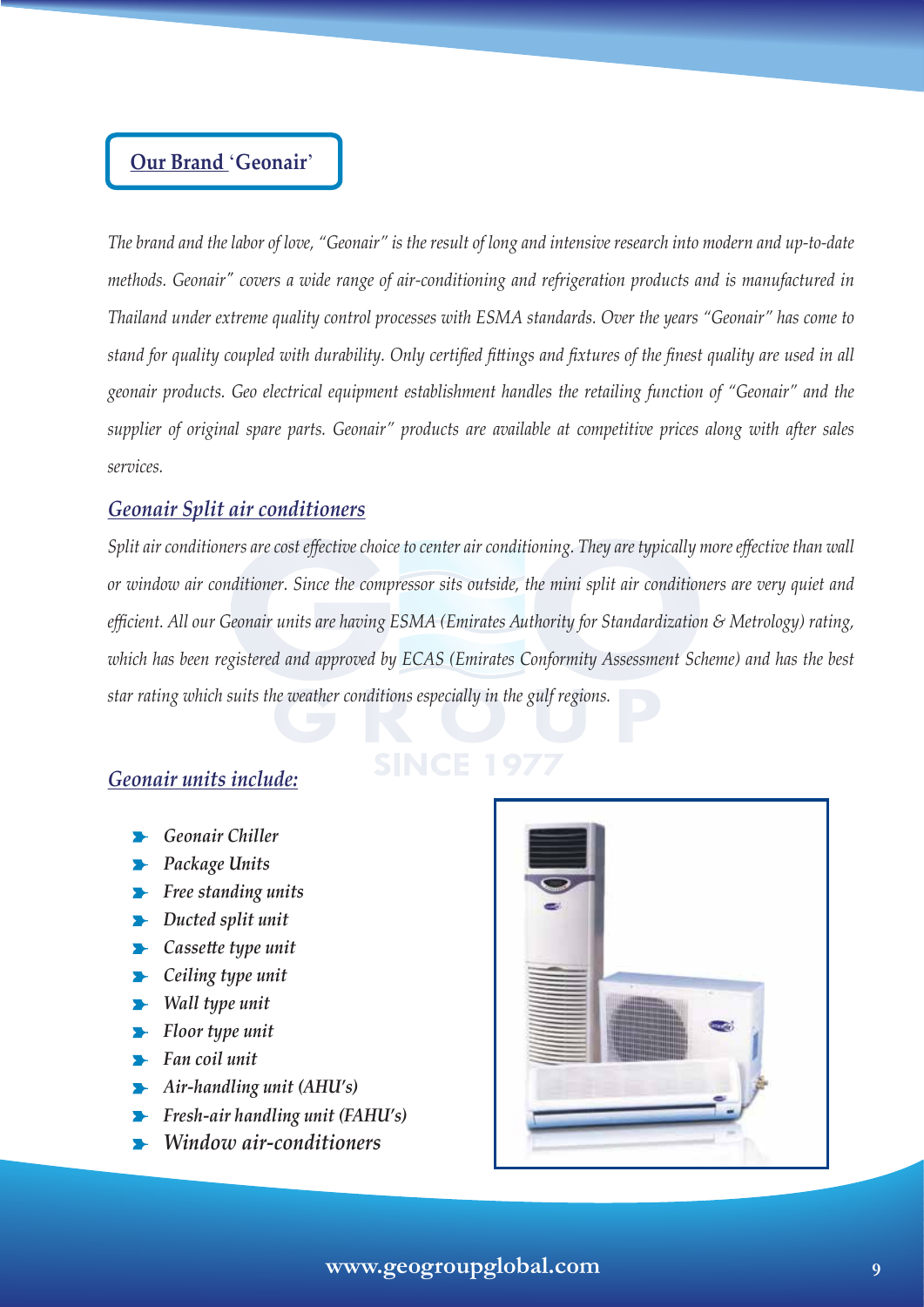## *Air conditioning & Spare parts Division*

*Geo Group provides the industry's widest range of filter-driers, accumulators, solenoid valves, thermostatic expansion valves, pressure regulators, strainers, couplings, service valves other products for controlling the flow of refrigerant. Commercial, residential and industrial markets are served. They also include segment, in the Mobile Air Conditioning segment, the Group provides air conditioning hose, steel and aluminum receiver dryers, steel and aluminum accumulators, thermostatic expansion valves and other products for cooling systems in automobiles. In the Fluid Control segment, the Group provides two, three and four-way solenoid valves, process control valves, high pressure steam valves, electro pneumatic regulators, and generators to control and meter fluids in a wide variety of applications.*

## *Used and Re-conditioned Products Trading Division*

*Purchases, sales and exchange of used or re-conditioned items of all leading brands, at reasonable prices will also be handled by this department.*

### *Spare Parts and Accessories*

*A wide range of original spare parts for all air-conditioning and refrigeration equipments, working tools, electrical controls, refrigerant, adhesives, and insulation materials will be available here.*

#### *Infrastructure*

*GEO is undoubtedly the market leader in the UAE engaged in air-conditioning and generator rental business. Geo comes first in terms of infrastructure, facilities, staffing numbers, equipment and off course experience. Geo Electrical has a full fledged engineering workshop to do periodical maintenance, custom modifications on units for special requirements. Storage facilities include 3 Open Yards and 28 Warehouses with an area of 1, 70000 sq ft. All spare parts for their units from nuts & bolts to compressors of all capacities are readily available so that clients*  can be assured of trouble free operation. Geo Electrical has a team of 184 well experienced and trained personnel *including AC Technicians, Electricians, plumbers, HVAC engineers backed by professional Management. Scrutiny of the market and following the air-conditioning industry for over three decades Geo Group is the ideal provider for all the customer's cooling needs.*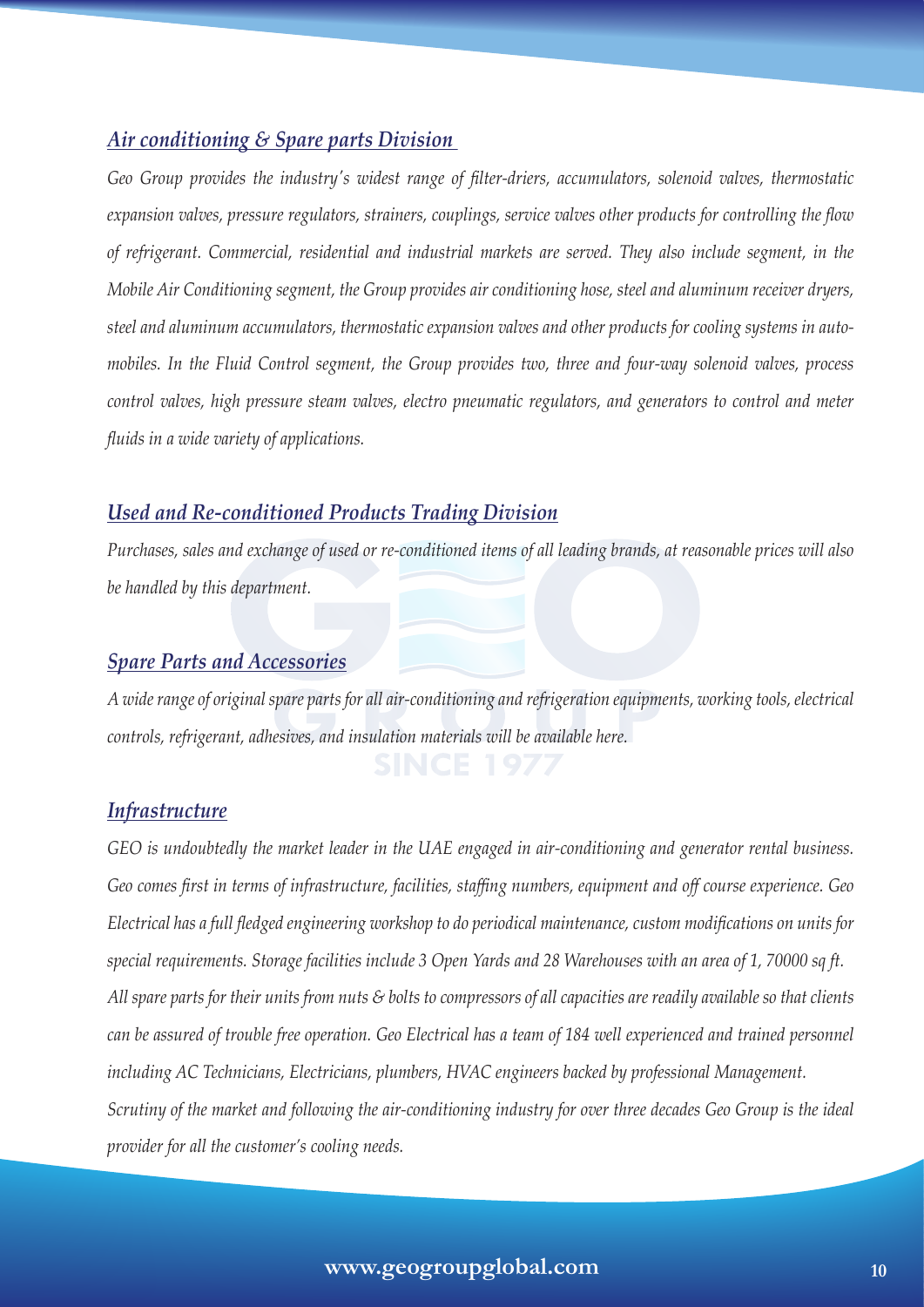## *PRESTIGIOUS PROJECTS*

- *New York University 5600TR Chiller + Generator*
- *Al Qudra Danet 9000TR Chiller + Generator*
- *Commonwealth Games, Delhi 9000TR Chiller*
- *Nakheel 1800TR Chiller + Generator*
- *Dubai Civil Aviation Air show [1991, 1993, 1995, 1997, 2006]*
- *Road & Transport Authority Metro Red & Green Line Projects.*
- *Dubai Dry Docks.*
- *Health Care City Dubai [1400 Tons Chilled water system]*
- *Tabreed Abu Dhabi [2500 Tons Chilled water system]*
- *Palm Cooling Dubai [2500 Tons Chilled water systems]*
- *Gulf Aircraft Maintenance Co. Abu Dhabi*
- *Sadiyat Beach Resort Abu Dhabi 4000Tr.*
- *Gulf Energy Systems 2000Tr*
- *Mahawi Police Accommodation 1500Tr*
- *Nation Tower Wildair project Abu Dhabi 1800Tr*
- *Fujeirah Navy Base 1400Tr*
- *Coast Guard 1700Tr.*
- *Doha Airport.*
- *Tamdeen Dubaiotech 900TR*
- *Tecom –Studio city 1400TR*
- *Al Dar Head Quarters Raha Beach 1000Tr*
- *Park Rotana Hotel Abu Dhabi 1000Tr.*
- *Emaar Projects Dubai 800Tr*
- *Al Minhad Air Base Special Force 700Tr*
- *Ras Al Khaimah Free Trade Zone 650Tr*
- *Eastern Mangroove Construction 600Tr.*
- *Zayed Millitary City 600Tr.*
- *Central Market Abu Dhabi 600Tr*
- *Ministry Of Interior Abu Dhabi Police HQ 600Tr*
- *Al Dhafra air base 450 Tr.*
- *Platinum Yacht 400Tr.*
- *Ajman 2 Plant room (Tabreed) 5.6 Mega Watt*
- *Ghantoot 1000TR Chiller + Generator*
- *Dugas (Dubai Natural Gas)*
- *Americana*